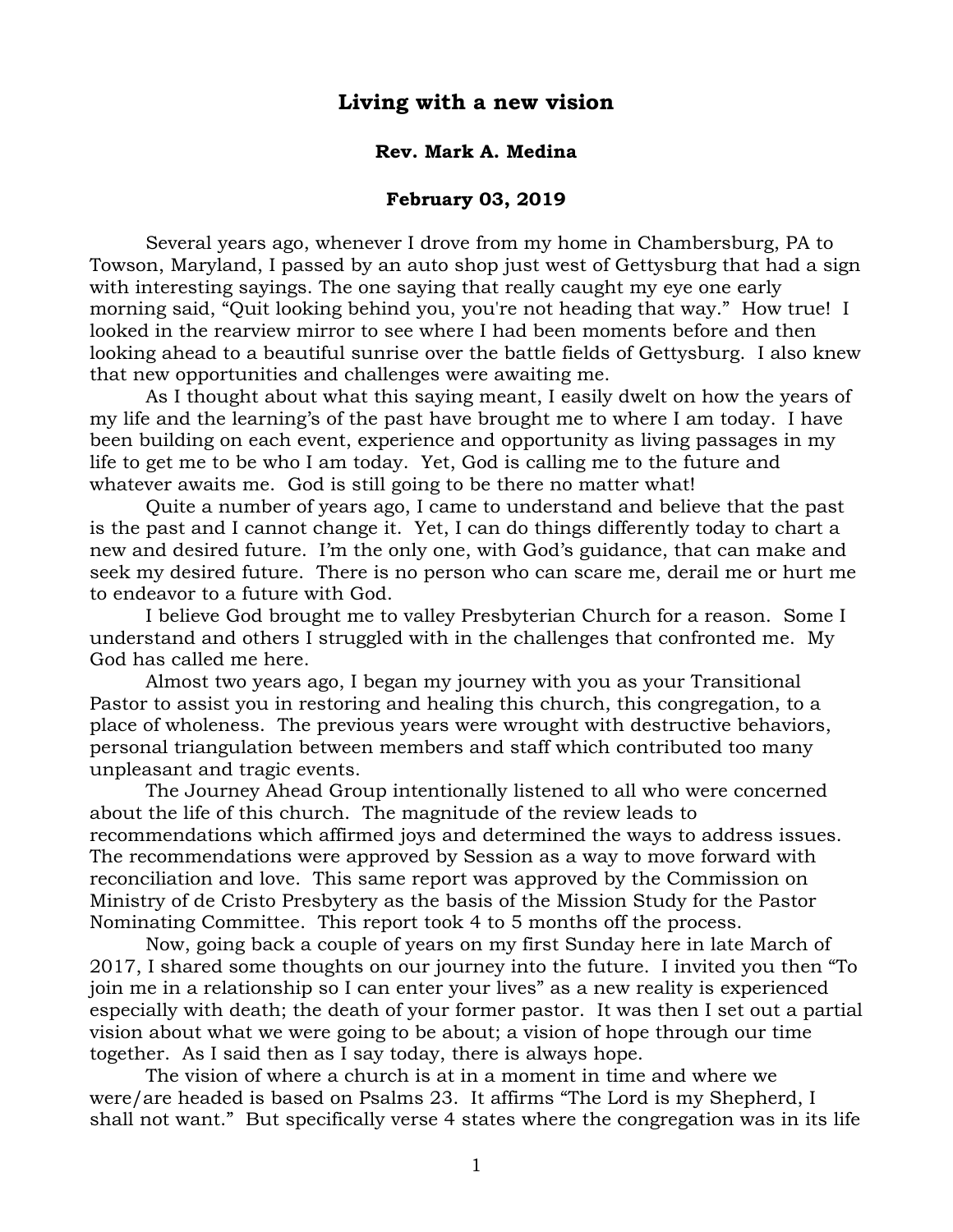at that time. **"4Even though i walk through the darkest valley, fear no evil; for you are with me; your rod and your staff—they comfort me."** You can hear my thoughts for the journey on the church's webpage under sermons for 2017. What I said back then is coming to fruition today.

What is compelling about this vision is that we were walking through the dark valley. It doesn't say we remain there. This congregation continues to move forward by walking to the light, the light of a loving and gracious God. See God here today.

Now, the assurance of God's presence is evident where the sheep said, "**for you are with me."** Yes, God is with you and me as we move forward. God is there. God is here. We just don't know what God has in mind for us. This renewal of life and vision is where we are. Without a doubt, keeping the vision of the Lord alive is what we strive for in life and in faith. Where God is always leading us.

I ask that you keep the Ruling Elders and Teaching Elders in their ministry in moving this congregation further into the future with lots of prayer. They are striving to make the new Mission Statement, which you see on the front of the bulletin, a living reality for the present and into the future. A vision of reconciliation, of love, of respect and of care; this is what we are all about.

Yes, there are some here who want to take the church back to the past to the way it was. I really believe that this church doesn't want to go back down that path again. I would encourage you to freely move into the future with hope and with the knowledge that God is there. Keep your eyes on God. Let go of the past and embrace the future. Another way I can put it is: The Implementation Vision Train is leaving the station. It's moving forward.

The passage from Job is a response to his friends who have been questioning him about the Lord who was supposedly with him throughout the losses in his life.

However, Job was so caught up in all the turmoil of his life that he became confused and lost sight of the Lord. He answered his friends, **2"Today also my complaint is bitter; his hand is heavy despite my groaning. 3Oh, that I knew where I might find him, that I might come even to his dwelling! 4I would lay my case before him, and fill my mouth with arguments.** He was so distraught that he failed to see or hear God. **8"If I go forward, he is not there; or backward, I cannot perceive him; 9on the left he hides, and I cannot behold him; I turn to the right, but I cannot see him.**

As Job went through the experience of loss and pain, he eventually regained confidence in the Lord. With his renewed heart, mind and soul in God, Job embraced the hope in the Almighty God, the Loving God. Job knew that God was ever present because the Lord reassured him. Like Job, we too regain a new vision for life personally and as a body of Christ. God is here. God is there.

Someone once wrote this about vision. **Vision: the capacity to create a compelling picture of the desired state of affairs that inspires people to respond; that which is desirable, which could be, should be; that which is attainable. A godly vision is right for the times, right for the church, and right for the people. A godly vision promotes faith rather than fear. A godly vision motivates people to action. A godly vision requires risk-taking. A godly vision glorifies god, not people.**

My friends, the Lord places before us a vision on how we are to live and act as Christians. Why are you here? We are here because of God. God is calling us to this place because all that we do is about God. As we look at this particular vision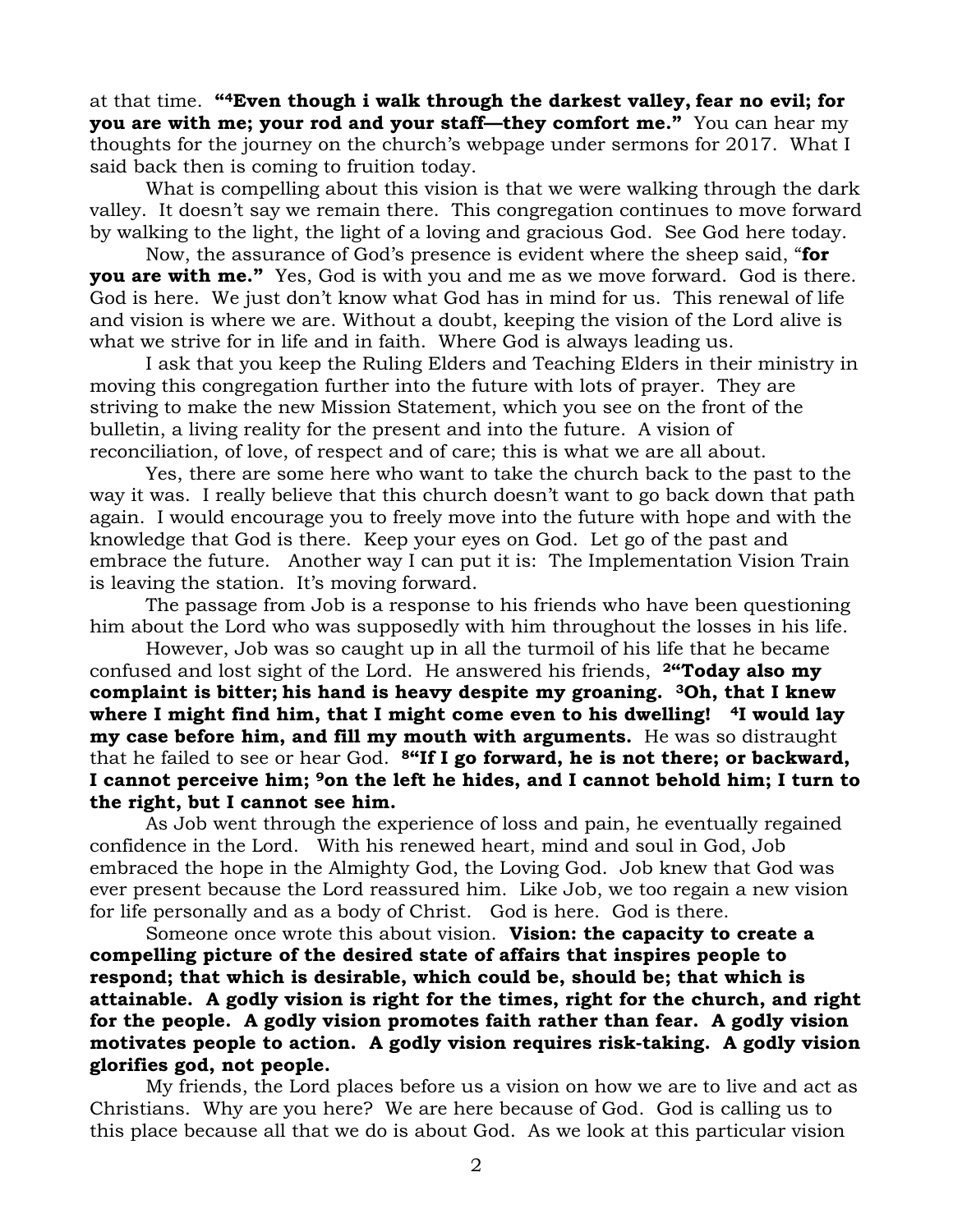of God, we can see that it has to be a Godly vision centered on God and the glory of God rather than people. We are here because of God.

The vision for life and faith can also be found in the passage from the Gospel of Mark as it redirects our attention and priorities to what is important for living faithfully.

Jesus had an interaction with a rich young man who wanted to know what he must do to **"… inherit eternal life?"** The Lord said to him **19You know the commandments: 'You shall not murder; You shall not commit adultery; You shall not steal; You shall not bear false witness; You shall not defraud; honor your father and mother.'"**

The man reassured Jesus that he kept all of these commandments. However, the Lord knew more about the man's heart and priorities because **21Jesus,..said, "You lack one thing; go, sell what you own, and give the money to the poor, and you will have treasure in heaven; then come, follow me."** This was a radical statement for it cut right to the man's view and commitments to life. **22When he heard this, he was shocked and went away grieving, for he had many possessions.** What must be stated here is that the Lord didn't chase after the man because he chose the path and purpose for his life. Jesus knew that **"No one can serve two masters;…You cannot serve God and wealth.** [Matthew 6:24]

The Lord placed before the disciples a vision for the passions for which one lives and follows. Jesus said **to his disciples, "How hard it will be for those who have wealth to enter the Kingdom of God!"** He spoke to the difficulty one would experience when one's pursuits were contrary to the Lord's way. The disciples asked who could be saved. **27Jesus…said, "For mortals it is impossible, but not for God; for God all things are possible."**

God makes it possible for those who are called to enter the Kingdom of God and experience eternal life through Jesus Christ.

My dear brothers and sisters, keeping the vision of the Lord alive means that we will reaffirm our faith in the Lord and Savior who calls us into the future. He calls us to faith and courage. Life is full of opportunities, good or bad, joyful or painful, where we must always keep our eyes and hearts on the Savior. The confidence we have in the Lord sustains us through all events of life. That's our vision; following Jesus Christ. God is always there and we just need to remind ourselves that the Lord is holding us.

So let us remember to embrace the Godly aspects of life and avoid the possessions or lust for power of this world that hold one back. Let us be bold in our faith as we move forward in serving the Lord with our hearts, minds and souls. Look ahead and move forward. And don't look back.

The path ahead takes us to new opportunities of ministry and mission as well as to the renewal of our vision in the Lord's care, service, love and hope. Let us keep a Godly vision out in front of us. Let us move into the future with confidence and with love.

May it be so for us. Amen.